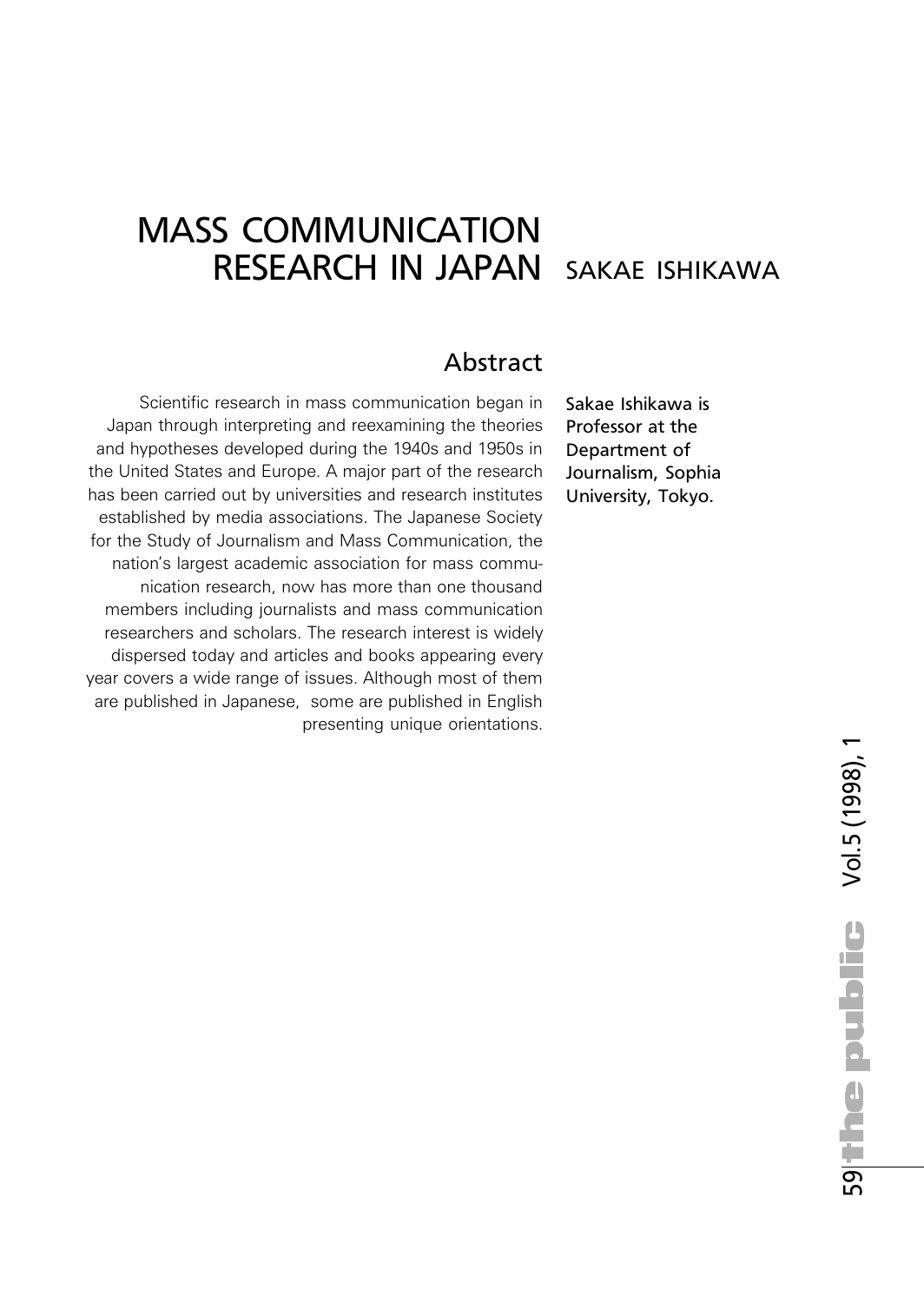# Early Stage of Mass Communication Research in Japan

Scientific research in mass communication began in Japan with the establishment of The Japanese Society for the Study of Journalism and Mass Communication in 1951. The first edition of Shimbungaku Hyoron (Japanese Journalism Review), the society's annual, was published in 1952. The journal is now entitled Mass Communication Kenkyu (Journal of Mass Communication Studies) and is published twice a year. A major part of the journal consists of reports from the society's symposiums and workshops.

Early research concentrated on interpreting and reexamining the theories and hypotheses developed during the 1940s and 1950s in the United States and Europe. Cross cultural application of those theories and hypotheses were often attempted and empirical results were accumulated. Ikeuchi (1953) conducted research on communication behavior in a Kanagawa prefecture village. Adopting the research methodology of the U.S., his research stimulated the interest of Japanese scholars of the time. Ikeuchi's research also utilized a highly advanced social survey technique which contributed greatly to the methodological development of later surveys. He also made a very important contribution of introducing content analysis methodology to Japan (Ikeuchi 1954; Ikeuchi 1956). Another survey analysed the political attitudes and mass communication behavior of labourers (Hidaka et al. 1955), which increased research interest in the effects of mass communication on peoples' values, beliefs and attitudes. Takahashi (1959) attempted to test the method of effect studies and further developed the two-step-flow hypothesis. In 1957 and 1959, an extensive survey on TV and children was conducted in the Shizuoka prefecture. The advantage of this research is that it took place when TV broadcasting was just beginning in the area and applied a beforeand-after design to single out the effects of TV on children. Reports of the study were published as a series in The NHK Monthly Report on Broadcast Research from August 1958. Similar research was being conducted in Great Britain (Himmelweit et al. 1958), the United States and Canada (Schramm et al. 1961). The Shizuoka study presented important data which could be compared internationally. A follow-up of this study was conducted a decade later, in 1967, in Shizuoka to determine changes, the results of which were published in the same journal as a series from April 1969.

Those studies were conducted on the basis of academic traditions of sociology, psychology, political science and other related fields. Some of them have a much longer research tradition from the beginning of this century. During the 1950s, these research orientations were combined and increased the interest in mass communication research in Japan. Starting from 1955, mass communication readings consisting of six volumes were published (Shimizu et al. 1955), in which leading researchers and scholars of the time made contributions.

During the 1950s and 1960s, many books were translated into Japanese: Public Opinion by Lippmann (1922), The Psychology of Rumor by Allport (1947), Mass Communication by Schramm (1949), Communication and Persuasion by Hovland et al. (1953), Four Theories of the Press by Siebert et al. (1956), The Effects of Mass Communication by Klapper (1960), and Psychologie der Massenkommunikation by Maletzke (1965) are examples worth mentioning. The sheer volume of translated works reflects the active and eager attitudes of Japanese scholars of the time.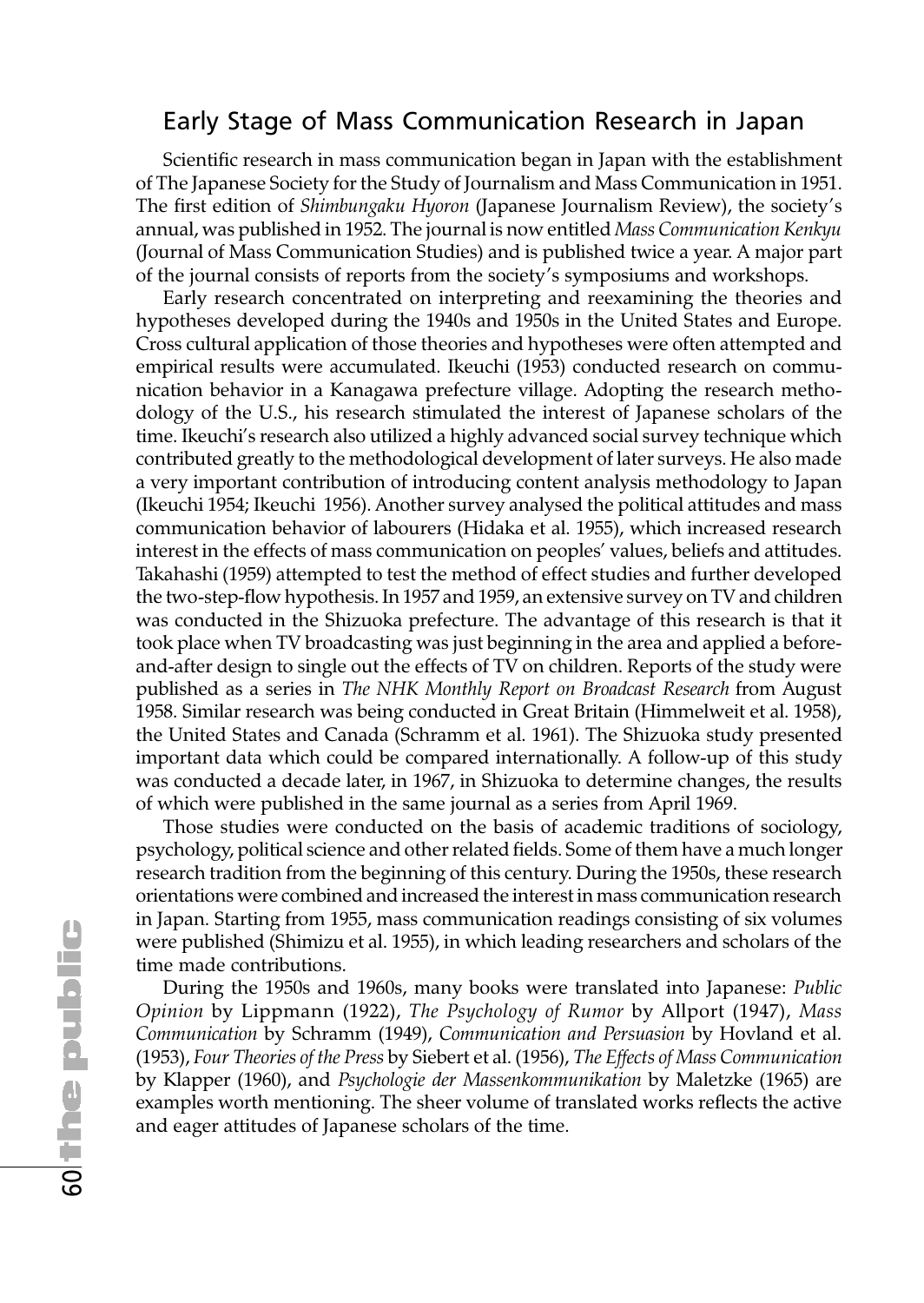# Institutionalisation of Mass Communication Research

A major part of mass communication research in Japan has been carried out by universities and research institutes established by media associations. In 1932, the nation's first journalism department was established at Sophia University, which offered courses and lectures related to mass media studies. The department now has eight faculty members and educates about 250 undergraduate students and 40 graduate students. Its annual publication, *Communication Kenkyu* (Communications Research), sometimes carries articles written in English.

In 1949, Tokyo University established the Institute of Journalism, which is now called the Institute of Socio-Information and Communication Studies. It has 15 faculty members and educates undergraduate and graduate students. The institute's journal used to be called The Bulletin of the Institute of Journalism. However, in 1981, it was renamed The Bulletin of the Institute of Journalism and Communication Studies. Now known as The Bulletin of the Institute of Socio-Information and Communication Studies, its articles are referred to the most frequently.

Keio University established its Institute for Communications Research in 1961. It has three faculty members and educates undergraduate and graduate students. It publishes two periodicals: The Bulletin of the Institute for Communications Research, and Keio Communication Review, which is published in English.

The above three departments or institutions are the early founders devoted to mass communication studies in Japan. Today, the study is widespread, with more than thirty universities and colleges with departments or institutes which are related to mass communication research.

Research institutes established by media associations have made important contributions to the development of mass communication research in Japan. As early as 1946, NHK, the public service broadcasting corporation in Japan, established the Broadcasting Culture Research Institute (BCRI). The institute is the largest organisation of its kind in Japan and has conducted much empirical, theoretical, and fact finding research. The institute publishes The NHK Monthly Report on Broadcast Research and The NHK Annual Bulletin of Broadcasting Culture Research. Two other periodicals are compiled and published by the Theoretical Research Center, a section of BCRI. One of these, Hosogaku Kenkyu (Studies of Broadcasting) carries important articles about theoretical research. The other, Studies of Broadcasting is published in English and contributes most importantly to introducing Japanese mass communication research to the world academy.

National Association of Commercial Broadcasters' research institute was established in 1962. It publishes an annual bulletin, as well as many articles on its monthly research reports Gekkan Minpo (Monthly of Commercial Broadcasting). The institute conducts many large-scale surveys and research.

The Japanese Newspaper Publishers and Editors Association's research institute was established in 1976. It publishes an annual bulletin as well as many articles in its Shinbun Kenkyu (Research on Newspaper). This institute regularly conducts a newspaper readership survey which is one of the most important surveys in the country.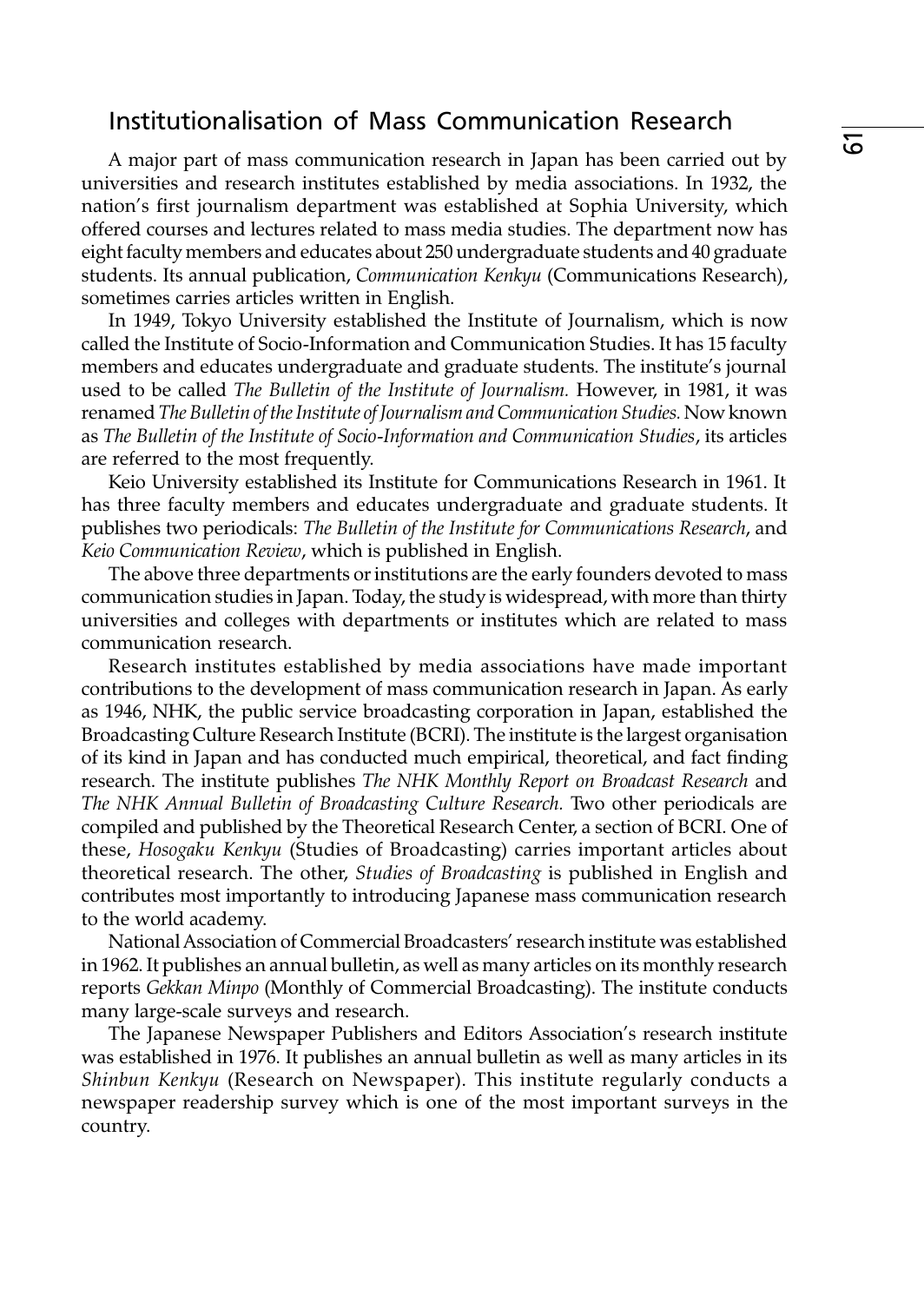# Current Trends

The Japanese Society for the Study of Journalism and Mass Communication (JSSJMC) now has more than one thousand members including journalists and mass communication researchers and scholars. The research interest is widely dispersed and articles and books appearing every year covers a wide range of topics. Mass Communication Kenkyu has a list of books and articles published by JSSJMC members. In 1996, 125 researchers and scholars listed more than 400 publications. Following are the major areas of research interest. JSSJMC is planning to open its web site by the end of 1998.

### Theoretical Developments

During the 1960s and 1970s, many articles were written discussing the uses and gratification of mass communication. One characteristic appearing in the Japanese approach was a common tendency of scholars to overcome the notion of passive audience. Research in this field was led by Ikuo Takeuchi, and his findings were summarised in his book (Takeuchi 1990).

Much research has been carried out to test the cognitive effects of mass communication. Takeshita (1981, 1983, 1988) discussed in detail the agenda setting function of mass communication. Theoretically and empirically he examined original hypotheses and expanded the perspective by analyzing the social and political effect of mass communication. This wider perspective is also presented by Tsuruki (1988), reflecting the interest of Japanese scholars to apply this hypothesis to the general political process.

The spiral of silence theory has attracted the attention of many scholars in Japan. Hirabayashi (1987) examined the theory in detail and criticized several points, including the psychological process loosely discussed by the original author.

Theoretical examination of dependency theory, cultivation theory, and knowledge gap hypothesis often appear in the publications. Among them, Mikami et al. (1989) conducted an empirical survey and reported the effect of TV news on young people. The example taken up in the study was the news report about dusky mallards. In a pond near a big business building in central Tokyo, a mallard nested with her chicks. This event makes the news of all the Tokyo-area TV stations every year. There was no doubt that the scene was attractive and appealing to many viewers. As a result, the news was reported repeatedly every year as a symbol of the season. As it is believed that TV news takes up things that are unusual and rare, people began to think that mallards belonged to a very rare species since it was being reported. Survey subjects were asked to estimate the number of mallards living in Japan. Among the heavy TV viewers, the most frequent answer was about one thousand. Actually, mallards are one of the major species in Japan and the estimated population exceeds several millionn. The study clearly demonstrated the cognitive effect of TV.

# Study of Mass Media Audience

 Audience studies have a long history in Japan. NHK started the audience survey during the 1930s to analyse audience interest and response. It started ratings surveys in the 1940s using the diary method. Ratings surveys using TV meters started in 1961 by Nielsen Japan and in 1962 by Video Research. Since then, NHK reports individual ratings while meter survey companies report household ratings. People meters were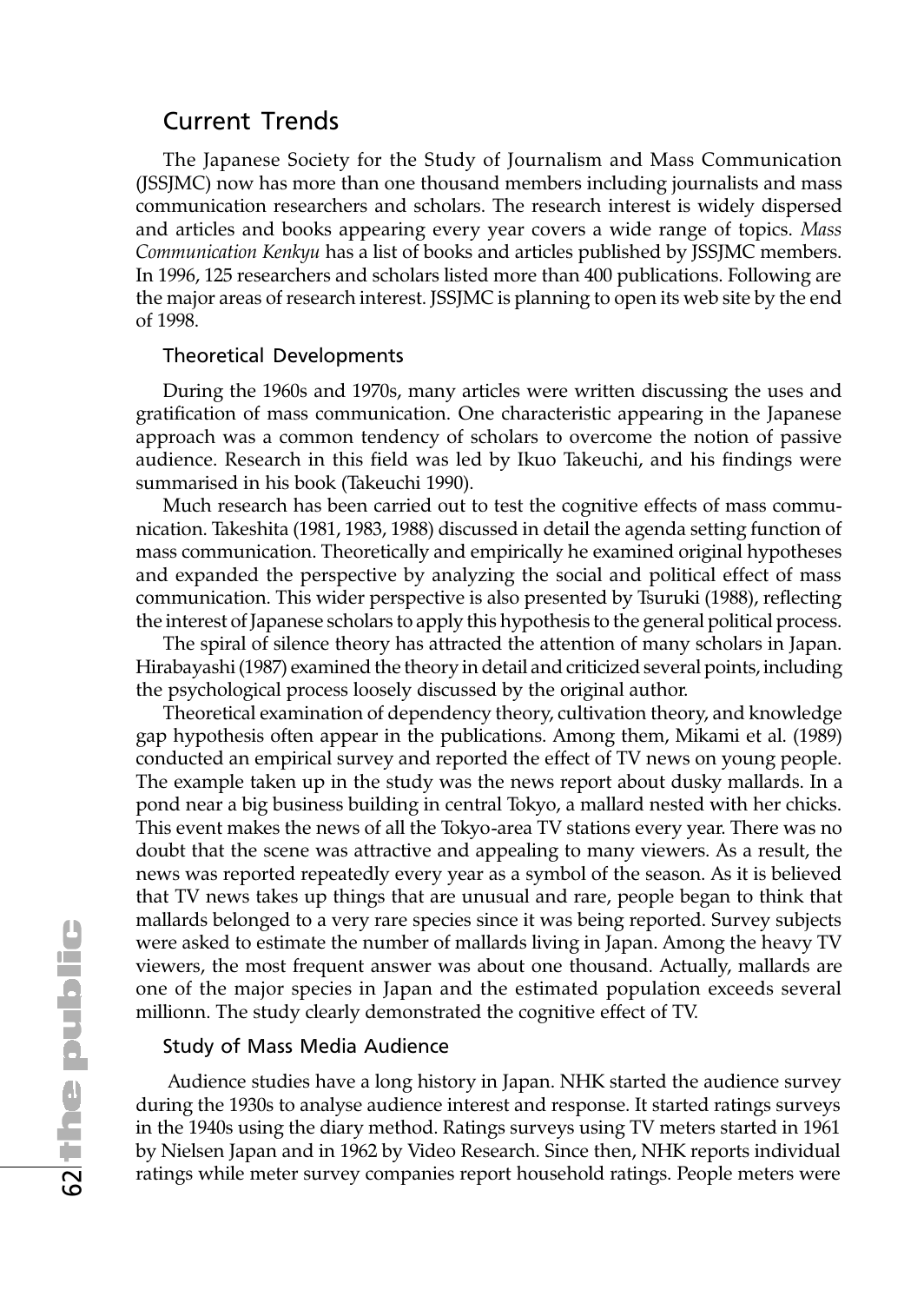introduced in 1997 and are now used in conjunction with household data. The analysis of audience behaviour is the most important research issue today as multi-channel digital TV service from communication satellites was started in 1997. With the development of new technologies, audience behaviour is gradually changing. Much research analyses viewing hours, the process of channel selection, channel switching, channel repertoire and so forth. The results of these various research projects appear in the periodicals mentioned earlier.

There is a growing interest in constructing a network which connects all households. There have been experiments on pilot systems of community network. One was a coaxial cable system in Tama New Town and the other was the optical fiber system in Ikoma City. Studies of these pilot systems were conducted during the 1970s and 1980s, but failed to find the real advantage of a two-way communication network. Now, ongoing experiments in Japan continue to test the need and advantages of the services possible through a highly advanced communication network. Those efforts have not reached clear results as of yet.

Japan has a rich research tradition of qualitative evaluation of broadcasting. This research was developed as a criticism against rating. Methods of quality assessment of individual programs were explored and tested in many ways. The research was further developed to assess quality of the total activity of a broadcaster using diversity as a key concept. Scholars from five countries (U.S., Canada , England, Sweden and Japan) participated in this project, which compared analyses of the quality of each country's broadcasters (Ishikawa 1996). The project also reported the tradition of quality assessment research in the five countries.

As mentioned before, the Research Institute of Japanese Newspaper Publishers and Editors Association conducts a newspaper readership survey regularly. Among the items included in this survey is the trustworthiness of the newspaper. Reports in the 1980s showed a decline of the newspaper in this respect, but the latest survey reports it is making a comeback.

### Public Service and the Public Sphere

Critical studies of mass communication attracted the attention of many scholars and many articles have been written. Fujita (1988) summarised the theories and pinpointed the important research issues. An extraordinary number of books in this area were translated into Japanese and quoted by many scholars. Among them were two books by J. Habermas (1962, 1981). Discussion surrounding public service broadcasting has been an important research issue for a long time. As Japan adopted a dual system of broadcasting in which public service broadcasting and commercial broadcasting coexist, there was a need to define the function of each system. With the introduction of new media technology, the media situation has been changing drastically and there is a new need to discuss the public sphere and media system in this light. Among many of those works, Hanada (1995) presented a most carefully constructed discussion of the matter, clearly denying the notion of a "global public sphere" created by the globalised media.

# Gender and Mass Media

The relationship between mass communication and gender is an important research issue today. There are many communication scholars involved both in research and in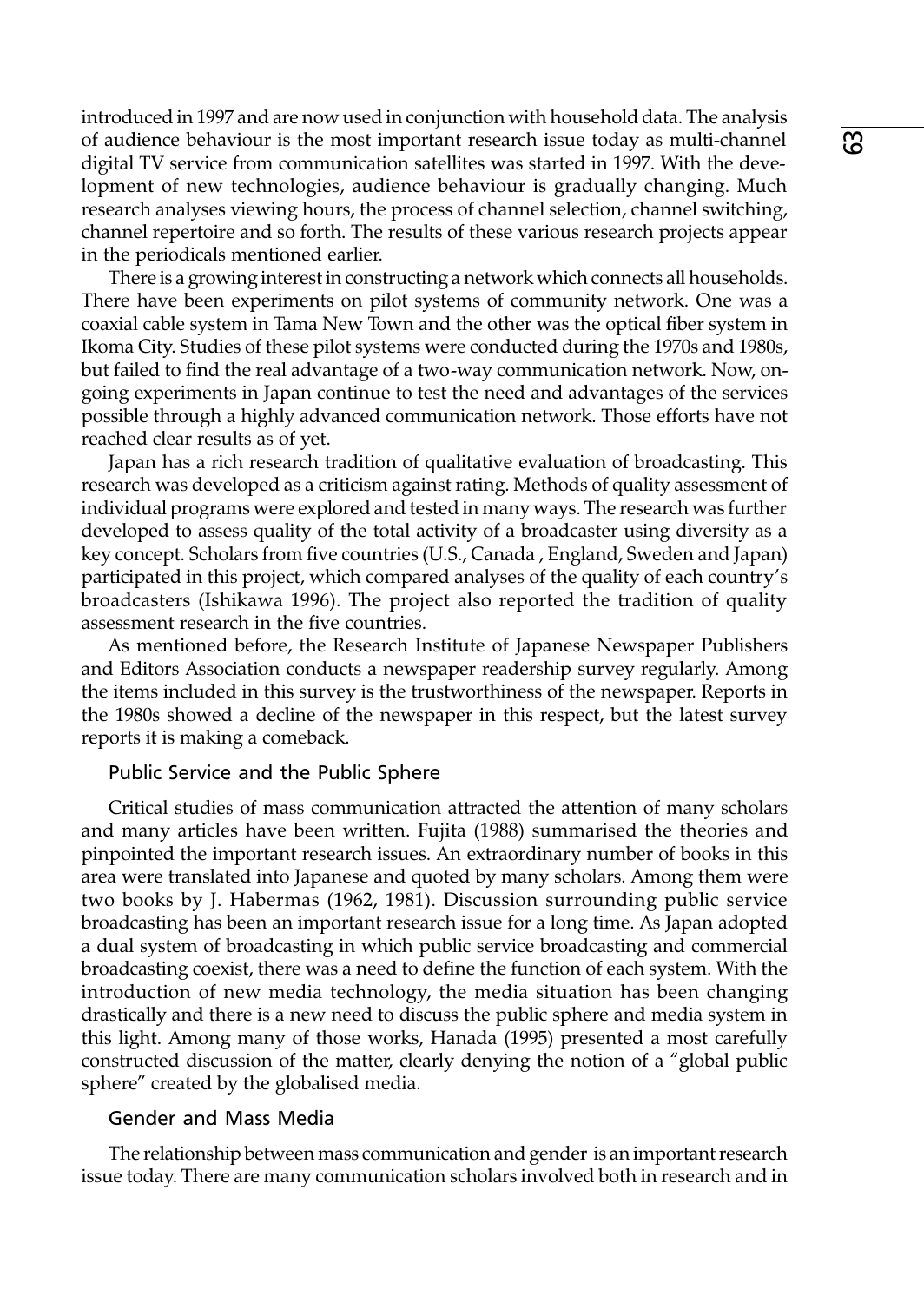action programs. Some of them participated actively in the 1995 Beijing Women's Conference. Leading scholars established the Gender and Communication Network, and their works have been summarised in books written by its members (Kato 1992; Muramatsu 1998). The study initiated by UNESCO to compare the status of women working in mass media concluded that Japan is among the worst in employing and promoting women in mass media.

## Panic and Rumor in Natural Disasters

Unique research has been developed in Japan as the country has been plagued by numerous large scale earthquakes. In 1923, the Tokyo metropolitan area was devastated by an earthquake and a hundred thousand people were killed. The worst rumor in history began to spread soon after the disaster, which said that violent Koreans were uprising in many areas. Soon, throughout the city, self-protection groups were organised, searched for Koreans and killed them. Although there is no concrete data on the number of killings, it is estimated that more than six thousand Koreans were victimized. Since then, panic and rumor after natural disasters has been an important research issue in Japan. People's psychological response, the spread of rumor through word of mouth communication, the role and function of formal media in a panic and rumor situation and so forth were intensely studied by a group led by Osamu Hiroi. His group made many case studies, whose summary findings are available in the form of a book (The Research Institute of Journalism and Communication Studies, 1979). Studies of Broadcasting No. 32, cited later, collects articles in this field.

# Accumulation of Basic Data for Mass Communication Research

Large scale surveys continue regularly to provide basic data for mass communication research. BCRI conducts time budget surveys every five years. The survey analyses how people spend their time during the span of a day. National samples are drawn, and the respondents are asked to record their behaviour in a diary throughout one week. The data are recorded according to behaviour categories and calculated. With this type of survey, we are able to know at a particular time of day, for example, approximately how many people are engaged in what kind of behaviour. We are also able to approximate how many hours are devoted to a particular kind of behaviour. Recent findings show that Japanese tend to go to bed later and wake up later. Also, there has been no significant change in the amount of TV viewing. Since the survey started in 1960, we are therefore able to trace the change in peoples' behaviour over a period of several decades. As Japan is a country with a wide variety of living environments and life styles, the data are broken down by district. International comparison of time management data is a current issue of this research. An English summary of this time budget survey appears in Studies of Broadcasting.

BCRI conducts another large scale survey on Japanese value orientations. The survey was first conducted in 1973, and since then it has been conducted every five years to detect changes over the decades. Political attitudes, morals and ethics, human relationships and so forth are analysed. Recent findings suggest decline in the efficacy feeling of the political world, as well as a growing liberal attitude toward sex.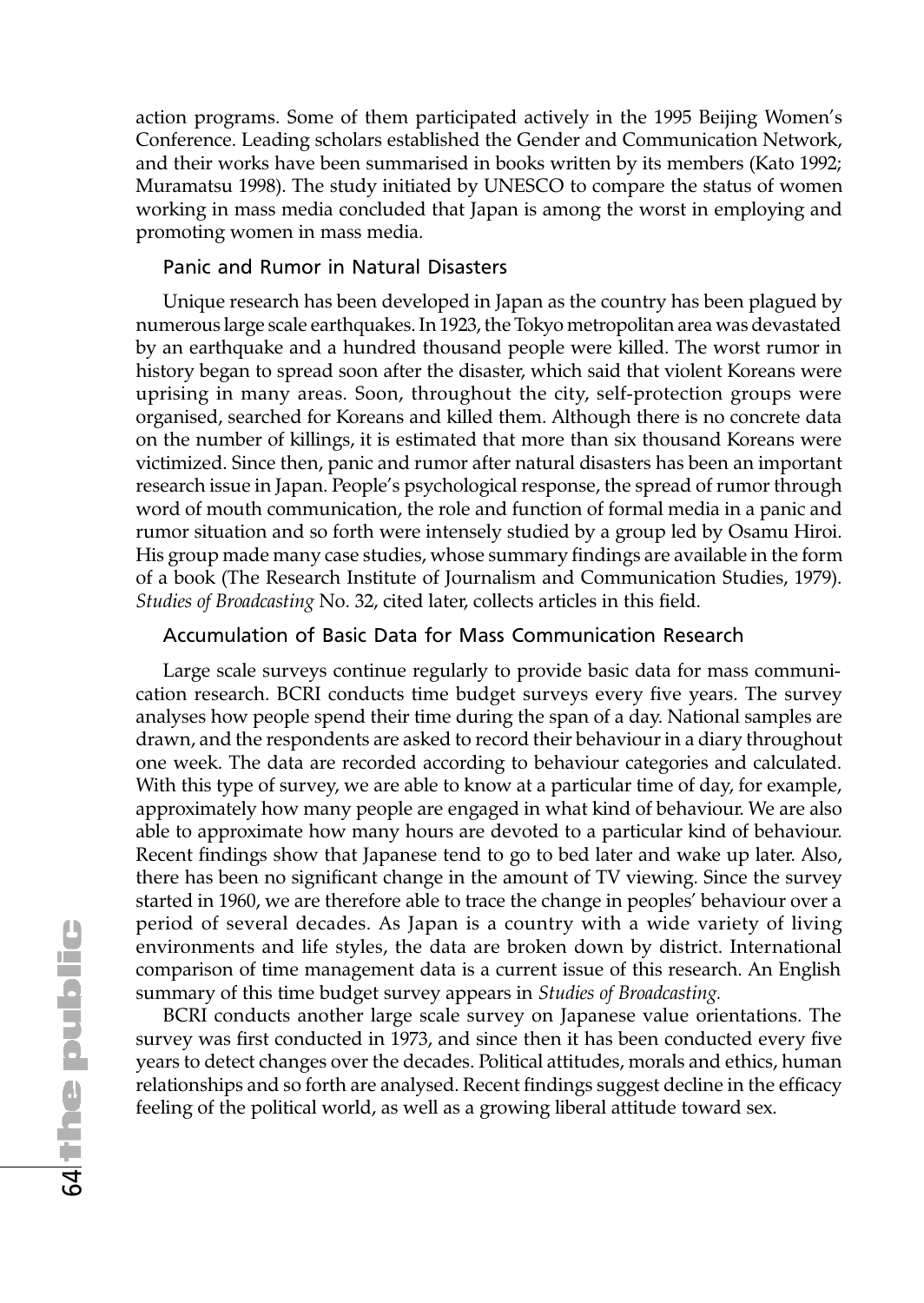#### Recent Publications

Following are the contents of major periodicals' recent issues. The Japanese titles are translated into English. All the articles of Studies of Broadcasting and Keio Communication Review are in English. In other journals, only the articles marked with \* are in English.

The Bulletin of the Institute of Socio-Information and Communication Studies, University of Tokyo (Editorial Office/ Institute of Socio-Information and Communication Studies, The University of Tokyo, 7-3-1 Hongo, Bunkyoku, Tokyo 113-0033, Phone +81-3-3812-2111, ext.5921)

#### No. 50, 1995

Shin Sugimoto: Structural Change of Information Media and Techno-Economic Paradigm Daisuke Tsuji: Cognitive Process of Metaphor Interpretation in Communication

Mitsuru Fukuda: Reconsideration on Subliminal Effect-The Truth of Effect at a Viewpoint of Cognitive Psychology

Mitsunobu Sugiyama: Information Society without Community - A Japanese Case Study\* Tatsuro Hanada: Can there be a Public Sphere in Japan? \*

#### No. 51, 1996

Shin Mizukoshi: Social Imagination and Industrial Formation of Television in Japan\* Itsuko Yamaguchi: Free Speech in Cyberspace Junichi Hamada et al: Attempted Approaches to the Socio-Information Studies II: Crossing

postmodernism and socio-information studies

#### No. 52, 1996

Yuji Masuda: The Shaping and Construction of Cybereconomy

Misa Matsuda: The Rumor of the Media on the Early Stage in Diffusion: The analysis of rumor about cellular phone and telephone

Yong Gwan Park: Organisational Context of Network Organisations

- Kaga Yanagisawa: A Study on the Fashionable Aspects of Media Diffusion: Its Possibilities and Limitations
- Yoshimitsu Uryu: Formation and Transformation of the Genre of <Gekiga> from the Viewpoint of Media Studies

#### The Bulletin of the Institute for Communications Research,

Keio University (Editorial Office/ Institute for Communications Research, Keio University, Mita, Minatoku, Tokyo 108, Phone +81-3-3453-4511, Fax +81-3-3769-2048)

#### No. 45, 1995

Hugh Carter Donahue: Interoperability: Definition paradigms public policy\*

Masami Sekine: Australia in 2001: Nationalism in the era of global communications

Sumire Inoue: An Analysis of Time Series Change in Reporting Hazards

Haruko Yamashita: An Essay on the International Competitiveness of U.S. Movies

Toyofumi Mizumoto: Logic of Standardization and Technological Policy in the Period of Technological Convergence

Byeong-whan Chang: Transition to the Information-based Economy and Socio-Economic Significances of an "Information Capital"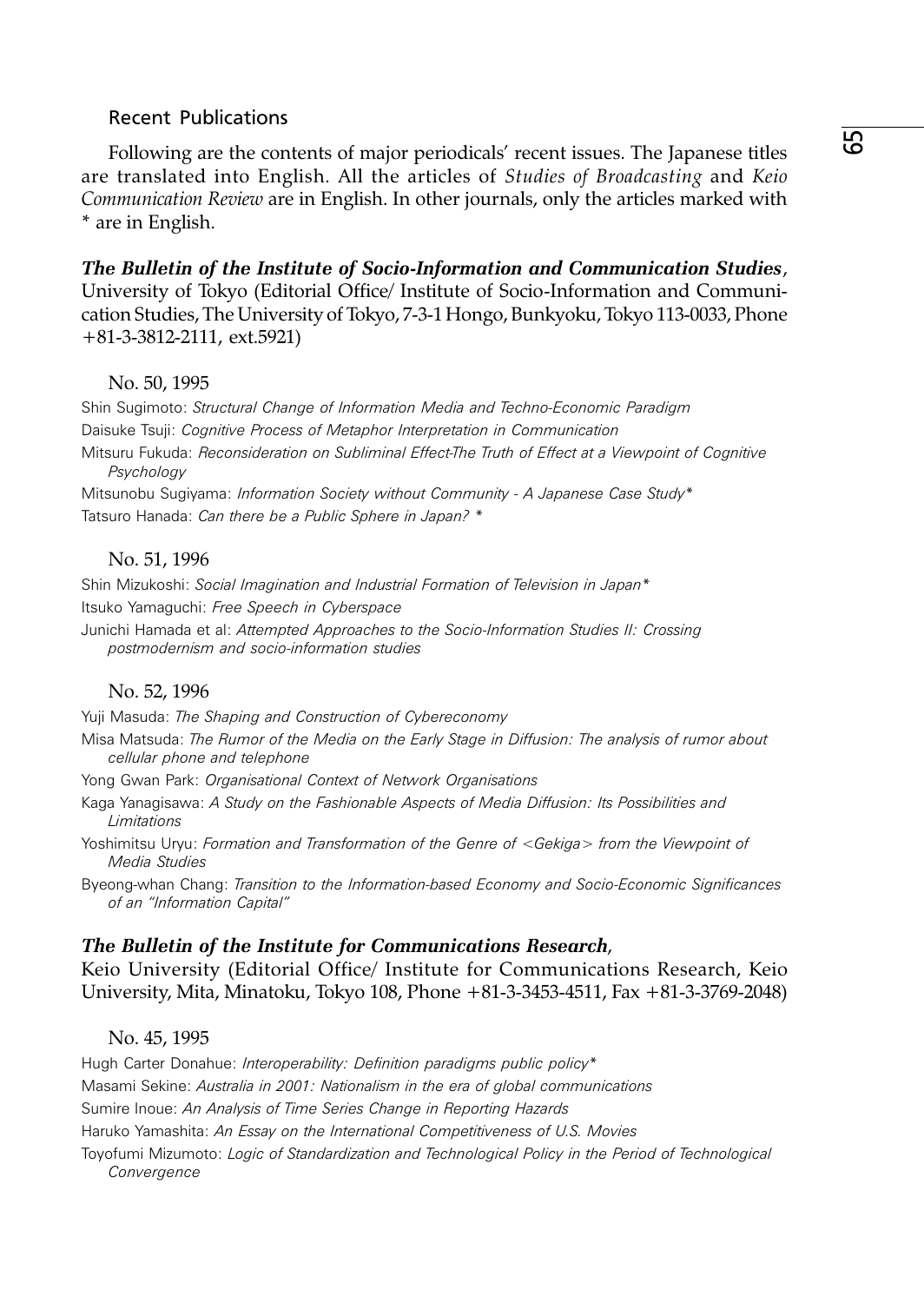#### No. 46, 1996

David L. Paletz: Media and Fictional Violence\*

- Miki Kawabata et.al: Factors Affecting Japanese' Image of Americans: An interim report of a survey of resident Japanese nationals in the U.S
- Makiko Sado: The Image of Japan in Television News Programs: A study of the reporting of the 50th anniversary of World War II

Norichika Tanaka: A Perspective of Mass Communication Theory

Chiou Shwu Wen: The Transformation of the 1990's Broadcasting Policies in East-Asian Countries Takashi Uchiyama: Four Managerial Networks of Commercial Broadcasting in Japan

### No. 47, 1997

- Sumiko Iwao et.al: A Study of Foreign Students' Images of Japan(12): Outline of the third world wave survey in 1995
- Shigeru Hagiwara et.al: A Study of Foreign Students' Images of Japan(13): Examination of possible changes over two decades

Shunji Mikami et.al: Public Opinion and Mass Media on the Issues of Japan-USA-Sino Relationship

- Yoko Kunihiro: The Image of Housewives as Portrayed by Educational TV Programs: A content analysis of NHK TV programs shown at elementary schools
- Takeshi Sakurai: The BBC World Service: An impending choice of collocation and anticipated move from globalism towards parochialism in its news output
- Takashi Uchiyama: The Competitive Advantage of the Commercial Broadcasting System: The consideration of the competency of its resource development

Toyofumi Mizumoto: Technological Competitive Advantages and Regionalism: European standardisation strategies of information communication technology and the problems

Yasuo Tanaka: Telecommunications in Papua New Guinea

### Keio Communication Review

(Editorial Office/ Institute for Communications Research, Keio University, Mita, Minatoku, Tokyo 108, Phone +81-3-3453-4511, Fax +81-3-3769-2048)

#### No. 16, 1994

- Sumiko Iwao: The Bitter and Sweet for American Women in Japanese Corporations: A study of intercultural communications
- Akira Tsujimura: Public Opinion and Political Dynamics in Japan: The tripolar relationships of government, press and public opinion
- Yukio Tsuda: The Diffusion of English: Its impact on culture and communication
- Hideo Hirose: The Press Club System in Japan: Its past, present and future

Jay K. Miller: Broadcast News in Japan: NHK and NTV

#### No. 17, 1995

Shigeru Hagiwara: The Rise and Fall of Foreign Programs in Japanese Television

Toshio Takeshita et al: How Did Mass Media Influence the Voters' Choice in the 1993 General Election Campaign in Japan?: A study of agenda-setting

Kakuko Miyata: Social Psychological Effects of Electronic Media Akira Mihara: Meta-theoretical Issues in Conceptualization of Japanese Communication Competence Hudson N. Janisch: Developments in Japanese Telecommunications

Lee B.Becker: Japanese Educational Policy as a Counterpart to European and U.S. Initiatives for Training Information Economy Professionals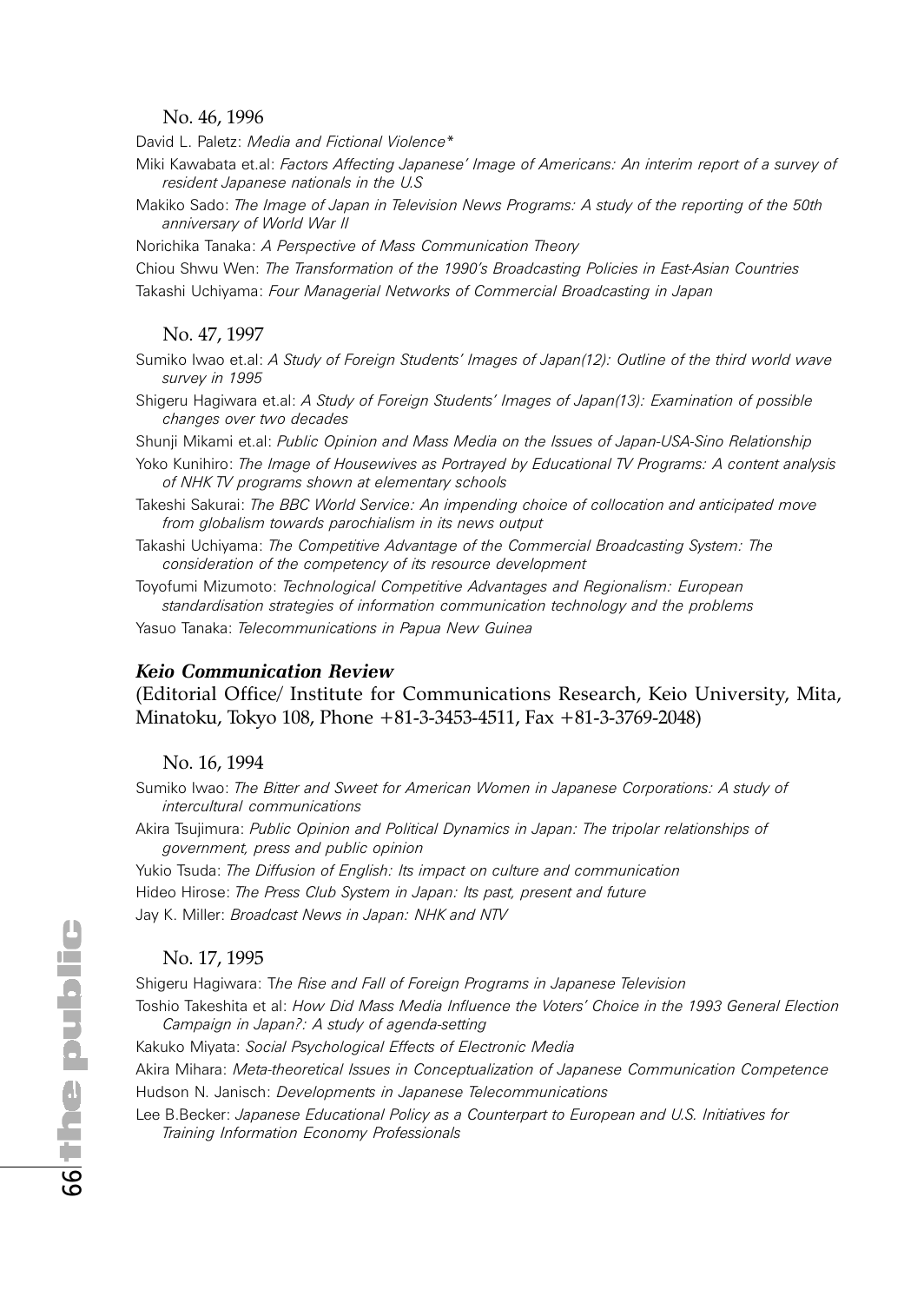#### No. 18, 1996

Gerald M. Kosicki et al: Strained Friendship: Public opinion and media in the United States, Japan and Korea

Toshio Yamaki: The History of Advertising in Japan: An international comparative study

Hiroshi Tokinoya: A Study on the Spiral of Silence Theory in Japan

Michael L. Maynard: American Narrative versus Japanese Dialogue: Culture-based modes of address in Japanese magazine advertisements

Minoru Sugaya: The Convergence of Telephone and Broadcasting Services in Japan

#### **Communication Kenkyu** (Communications Research)

Editorial Office: Department of Journalism, Sophia University, 7-1 Kioicho, Chiyodaku, Tokyo 102. Phone +81-3-3238-3631 Fax +81-3-3238-3094)

### No. 25, 1995

Yoshihiro Oto: East Asian TV Broadcasting Enters the Multi-Channel Age: Case studies of Star TV and Taiwan broadcasting

Yuga Suzuki: The Origin of the Australian Popular Press(3): South Australia and New South Wales in the late 19th century

Hideo Takeichi: Ethics Problems of the Japanese Mass Media\*

#### No. 26, 1996

Akihiko Haruhara: Press Regulations during the Pacific War: Guidelines of the Cabinet Information **Bureau** 

Hideo Takeichi: Journalism Education in Japan: Its present state and problems\* Yasuo Ueda: My London Sketch: Comments on British media's reporting on IRA's Bombing

#### No. 27, 1997

Sakae Ishikawa: Promoting Community Culture: Growth of community FM radio in Japan\* Hideo Takeichi: A Brief Observation of the Contents of Some American Midwest Newspapers Yasuo Ueda: Possibility of Materialization of Studies for Publishing: A review of a paper of Hideo Shimizu

Hiroshi Fujita: Public Journalism: Its background and issues

#### Studies of Broadcasting

(Editorial Office/ Theoretical Research Center, NHK Broadcasting Culture Research Institute, 2-1-1 Atago, Minatoku, Tokyo 105. Phone +81-3-5400-6800, Fax +81-3-3436- 5880)

#### No. 31, 1995

Stanley Budner et al: Television News Coverage of the Other Country: Study goals and methods Hiroshi Akto: U.S.- Japan Communication Gap and the Role of TV News Hirohisa Suzuki: Ambiguity of Television News in Japan and the United States: A comparative analysis Ellis S. Krauss: Varieties of Television News: Explaining Japanese and American coverage of the other Stanley Budner et al: Opinionated Journalism: Taboo or not taboo

#### No.32, 1996 – Special Issue: The Great Hanshin Earthquake and Broadcasting

Osamu Hiroi: The Development of Disaster Broadcasting in Japan Sadao Oda: The Role of Broadcasting Media in Providing Disaster-related News and Information Yasumasa Yamamoto: News Gathering and Broadcasting in Disaster Emergencies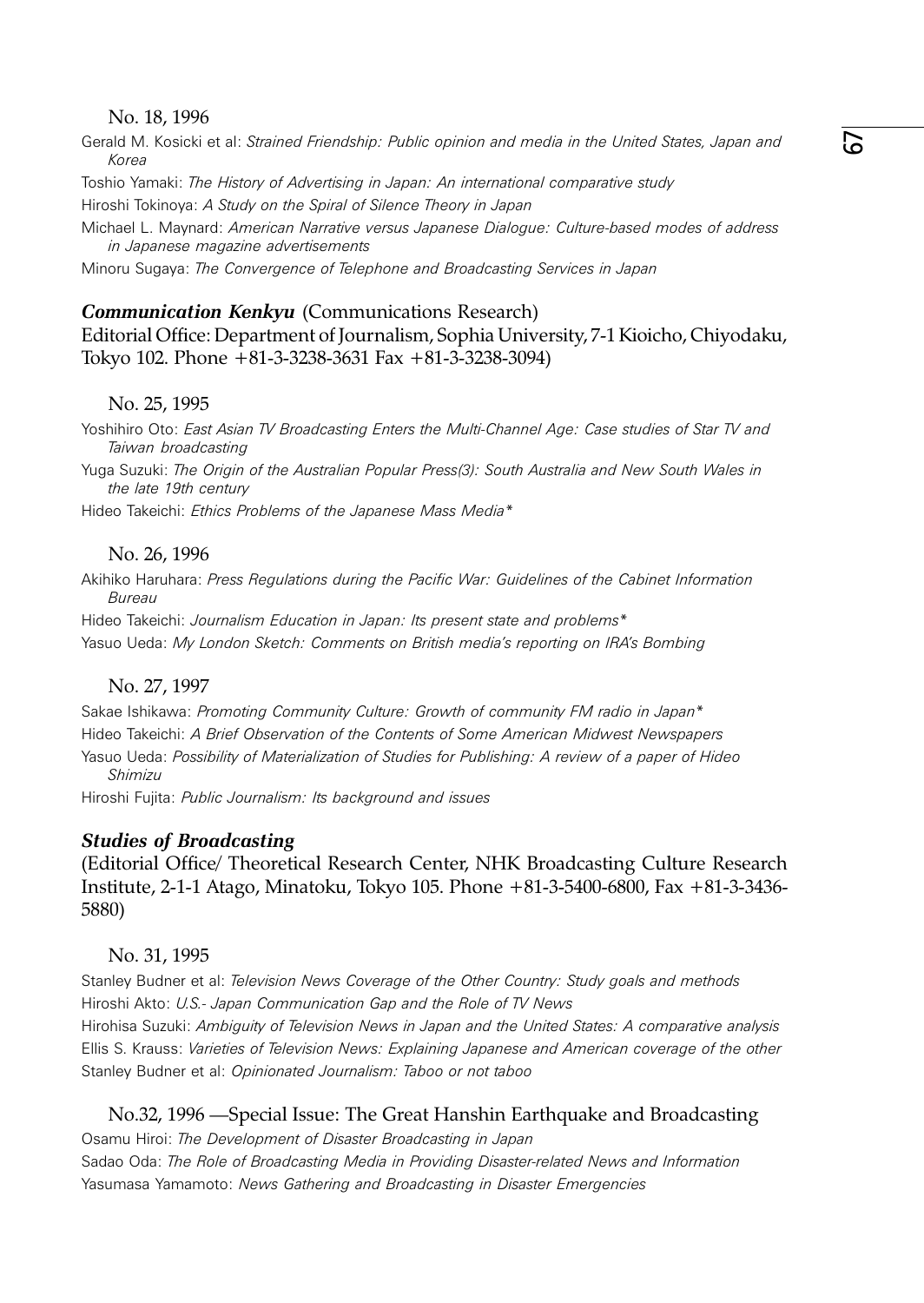Chihiro Hiratsuka: Disaster Information in the Multimedia Age

Toshihiro Tsuganesawa: Media Reporting and Rumor Following the Great Hanshin Earthquake Koichi Osada: Earthquake Prediction and the Media: Problem of "Gray Information" Hisashi Otsuka: The Legal Framework for Media and Channel Multiplication in Japanese Broadcasting

# No. 33, 1997 — Special Issue for the 50th Anniversary of the Broadcasting Culture Research Institute

Denis McQuail: After Fire-Television: The past half century in broadcasting, its impact on civilization

- Junichi Hamada: Advanced "Public" and Public Broadcasting: Toward a theory of "public subjectivity" in broadcasting
- Wolfgang Hoffmann-Riem: Public Service Orientation in Broadcasting: Current state and prospect of regulation in Germany
- Willard D. Rowland, Jr.: U.S. Broadcasting and the Public Interest in the Multichannel Era: The policy heritage and its implications

Bradley S. Greenberg et al: Television in the Changing Communication Environment: Audience and content trends in U.S. Television

# References:

Allport, Gordon W. 1947. The Psychology of Rumor. New York: Henry Holt.

- Fujita, Mafumi. 1988. Yomite no hakken: hihangakuha ni okeru rirontenkai. Japanese Journalism Review 37, 67-82.
- Habermas, Jürgen. 1962. Strukturwandel der Öffentlichkeit. Neuwied: Luchterhand.

Habermas, Jürgen. 1981. Theorie des kommunikativen Handelns. Frankfurt am Main: Suhrkamp.

Hanada, Tatsuro. 1996. Kokyoken toiu na no shakai kukan. Tokyo: Bokutakusha.

- Hidaka, Rokuro. et al. 1955. Rodosha to mass communication katei. The Bulletin of the Institute of Journalism:Tokyo University 4, 65-108.
- Himmelweit, Hilde. et al. 1958. Television and the Child. London: Oxford University Press.
- Hirabayashi, Noriko. 1987. Chinmoku no rasenjo katei no rirontekikento. HosogakuKenkyu 37, 97-134.

Hovland, Carl I. et al. 1953. Communication and Persuasion. New Heaven: Yale University Press.

- Ikeuchi, Hajime. 1953. Aru noson ni okeru mass communication no jittai. The Bulletin of the Institute of Journalism,Tokyo University 2, 104-153.
- Ikeuchi, Hajime. 1954. Naiyobunseki no hoho ni tsuite 1. The Bulletin of the Institute of Journalism,Tokyo University 3, 33-46.
- Ikeuchi, Hajime. 1956. Naiyobunseki no hoho ni tsuite 2. The Bulletin of the Institute of Journalism,Tokyo University 5, 47-58.

Institute of Journalism and Communication Studies. 1979. Jishin yochi to shakaiteki hanno. Tokyo: University of Tokyo Press.

Ishikawa, Sakae. 1996. Quality Assessment of Television. Luton: University of Luton Press/ John Libbey Media.

Kato, Harueko and Tsuganesawa Toshihiro. 1992. Jyosei to media. Tokyo: Sekaishisosha.

Klapper, Joseph T. 1960. The Effects of Mass Communication. Glencoe: The Free Press of Glencoe. Lippmann, Walter. 1922. Public Opinion. New York: Macmillan.

Maletzke, Gerhard. 1965. Psychologie der Massenkommunikation. Hamburg: Hans Bredow-Institut.

Mikami, Shunji et al. 1989. Terebi ni yoru Shakaitekigenjitsu no ninchi ni kansuru kenkyu. The Bulletin of the Institute of Journalism and Communication Studies: Tokyo University 38, 73-123.

Muramatsu, Yasuko and Hilaria Gössmann. 1997. Media ga tsukuru gender. Tokyo: Shinyosha. Schramm, Wilbur. 1949. Mass Communications. Urbana: University of Illinois Press

Schramm, Wilbur et al. 1961. Television in the Lives of Our Children. California: Stanford University Press.